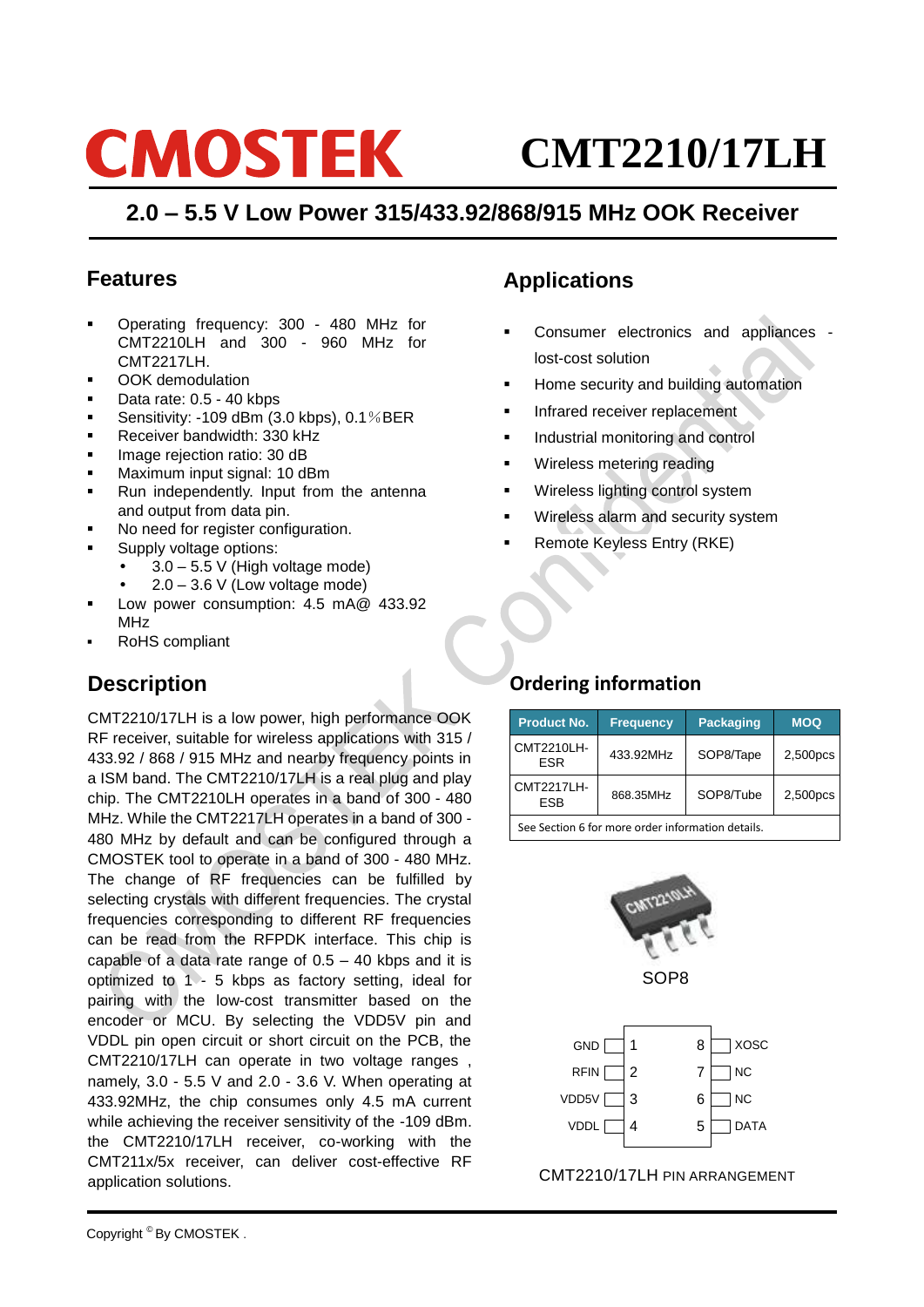## **Typical Applications**



#### **Figure1. CMT2210/17LH Typical Application Schematic**

#### Notes:

- 1. When selecting the 3.0 5.5 V operating voltage range, do not solder R0, namely, the connection between the VDD5V pin and VDDL pin is broken.
- 2. When selecting the 2.0 3.6 V operating voltage range, R0 is 0, namely, the VDD5V is shorted to the VDDL.
- 3. The purpose of connecting R1 to VDD-5V is to prevent the chip's power-up in a complex power environment , which achieves better chip protection.
- 4. J1 is programming pin. Suggest to keep it in product PCB.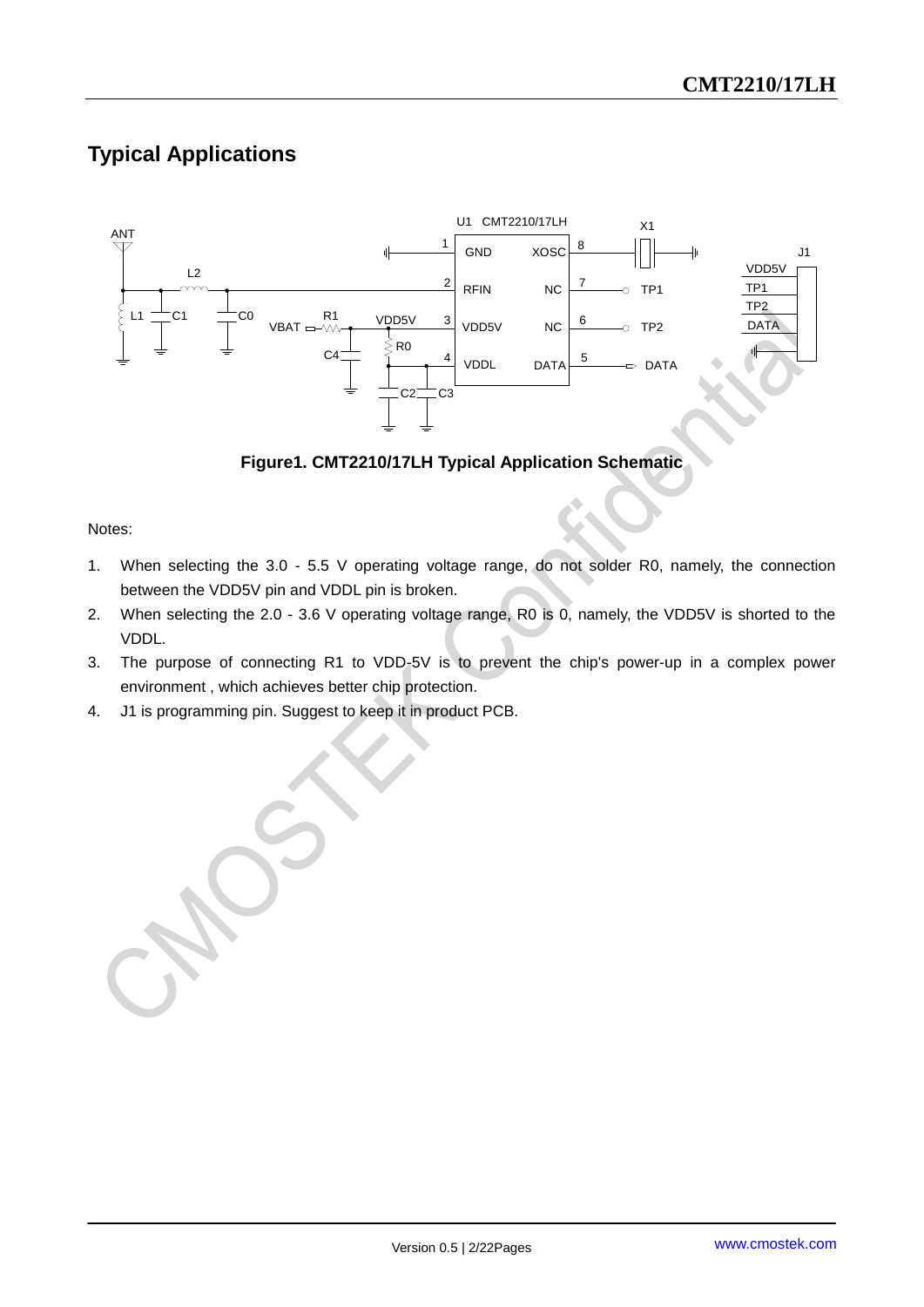|                |                               | Value (match to the $\lambda$ /4 antenna) |           |           | <b>Unit</b> |            |                              |
|----------------|-------------------------------|-------------------------------------------|-----------|-----------|-------------|------------|------------------------------|
| <b>Symbol</b>  | <b>Description</b>            | 315MHz                                    | 433.92MHz | 868.35MHz | 915MHz      |            | <b>Supplier</b>              |
| X1             | ±20 ppm, SMD32*25 mm,         | 26.2774                                   | 27.1412   | 26.3236   | 26.152      | <b>MHz</b> | <b>EPSON</b>                 |
| L1             | $±10\%$ , 0603 stacked        | 62                                        | 36        | 8.2       | 8.2         | nH         | Sunlord                      |
| L2             | $±10\%$ , 0603 stacked        | 68                                        | 36        | 12        | 10          | nH         | Sunlord                      |
| CO             | ±0.25 pF, 0402 NP0, 50 V      | 3                                         | 3         |           |             | pF         |                              |
| C <sub>1</sub> | ±0.25 pF, 0402 NP0, 50 V      | 12                                        | 10        | 7.5       | 7.5         | pF         | è                            |
| C <sub>2</sub> | ±20%, 0603 X7R, 25 V          |                                           | 0.1       |           |             | <b>uF</b>  |                              |
| C <sub>3</sub> | ±20%, 0603 NP0, 50 V          |                                           | 470       |           |             | pF         | $\qquad \qquad \blacksquare$ |
| C <sub>4</sub> | ±20%, 0603 X7R, 25 V          |                                           | 0.1       |           |             | <b>uF</b>  | $\blacksquare$               |
|                | Not solder R0 for 3.0 - 5.0 V |                                           |           |           |             |            |                              |
| R <sub>0</sub> | operating environment.        |                                           | 0/NC      |           |             | Ω          |                              |
|                | Not solder R0 for 2 - 3.6 V   |                                           |           |           |             |            |                              |
|                | operating environment.        |                                           |           |           |             |            |                              |
| R1             | Protective resistor in series |                                           | 4.7       |           |             | Ω          |                              |
|                | CMT2210/17LH, 2.0 - 5.5 V     |                                           |           |           |             |            |                              |
|                | power supply.                 |                                           |           |           |             |            |                              |
| U1             | 315/433.92/868/915 MHz        |                                           |           |           |             |            | <b>CMOSTEK</b>               |
|                | OOK receiver.                 |                                           |           |           |             |            |                              |
|                |                               |                                           |           |           |             |            |                              |

#### **Table1. Typical Application BOM**

Version 0.5 | 3/22Pages www.cmostek.com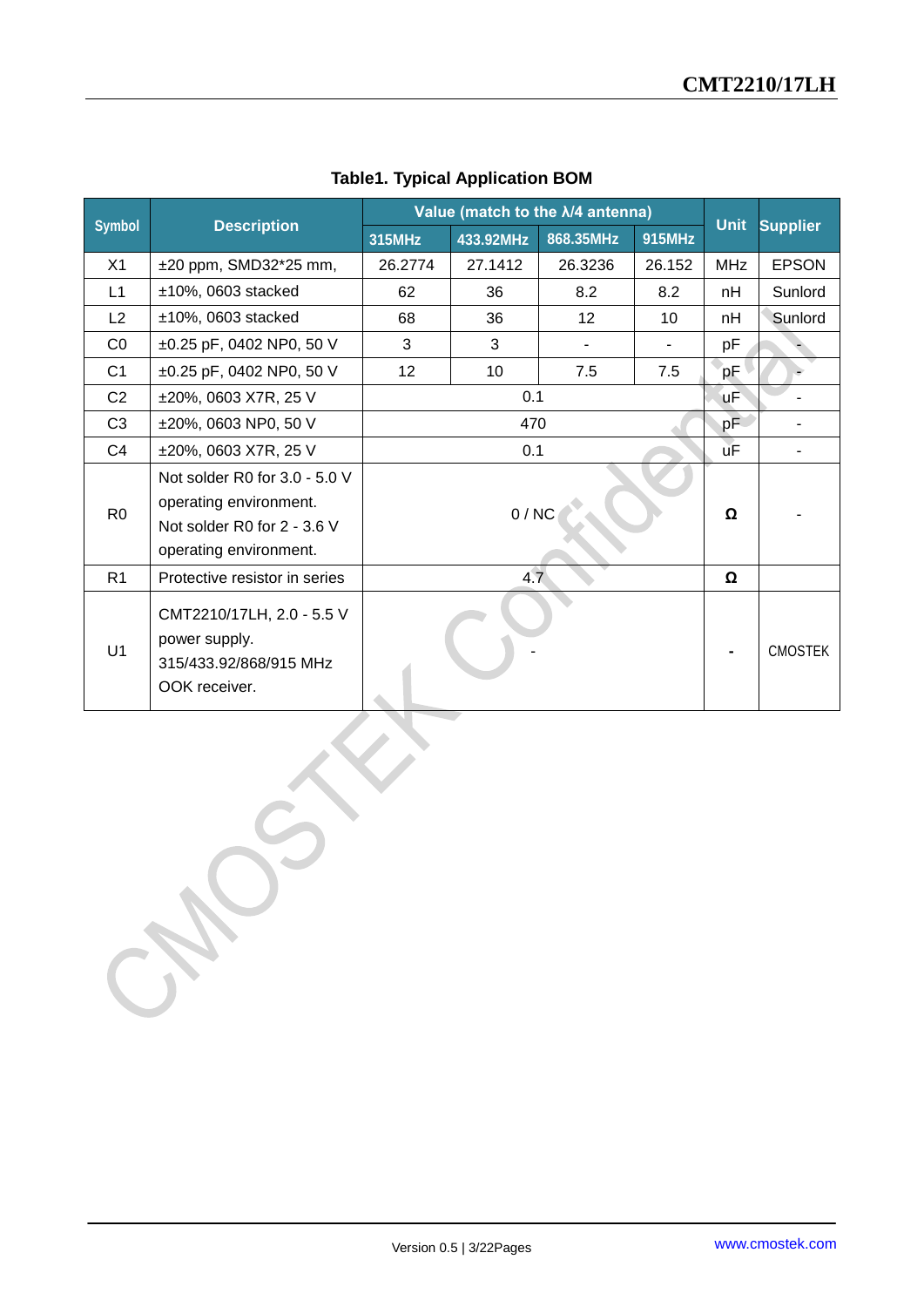## **Terminology**

The terminologies used in this document are described in below.

| <b>AGC</b>      | <b>Automatic Gain Control</b>                          | <b>PC</b>        | Personal computer                             |
|-----------------|--------------------------------------------------------|------------------|-----------------------------------------------|
| AN              | Application note                                       | <b>PCB</b>       | Printed circuit board                         |
| <b>BER</b>      | <b>Bit Error Rate</b>                                  | <b>PLL</b>       | Phase-locked loop                             |
| <b>BOM</b>      | <b>Bill of material</b>                                | PN <sub>9</sub>  | Pseudo-Random Binary<br>Sequence              |
| <b>SC</b>       | <b>Basic Spacing between Centers</b>                   | <b>POR</b>       | Power on reset                                |
| <b>BW</b>       | <b>Bandwidth</b>                                       | <b>PUP</b>       | Power up                                      |
| DC              | Direct current                                         | QFN              | <b>Quad Flat Non-lead</b>                     |
| <b>EEPROM</b>   | Electrically erasable programmable<br>read-only memory | <b>RF</b>        | Radio frequency                               |
| <b>ESD</b>      | Electro-Static discharge                               | <b>RFPDK</b>     | RF product development kit                    |
| <b>SR</b>       | Equivalent series resistance                           | <b>RoHS</b>      | <b>Restriction of Hazardous</b><br>Substances |
| IF              | Intermediate frequency                                 | <b>RSSI</b>      | Received signal strength<br>indicator         |
| <b>LNA</b>      | Low Noise Amplifier                                    | Rx               | Receiving, receiver                           |
| LO              | Local oscillator                                       | <b>SAR</b>       | Successive approximation<br>register          |
| <b>LPOSC</b>    | Low power oscillator                                   | <b>SOP</b>       | Small outline package                         |
| <b>Max</b>      | Maximum                                                | <b>SPI</b>       | Serial Peripheral Interface                   |
| <b>MCU</b>      | Micro controller unit                                  | <b>TH</b>        | Threshold                                     |
| Min             | Minimum                                                | Tx               | Transmitting, transmitter                     |
| <b>MOQ</b>      | Minimum Order Quantity                                 | <b>Typ</b>       | <b>Typical</b>                                |
| NP <sub>0</sub> | Temperature compensation characteristic                | <b>VCO</b>       | Voltage controlled oscillator                 |
| <b>NC</b>       | Not connected                                          | <b>XOSC</b>      | Crystal oscillator                            |
| <b>OOK</b>      | On-off keying                                          | <b>XTAL/Xtal</b> | Crystal                                       |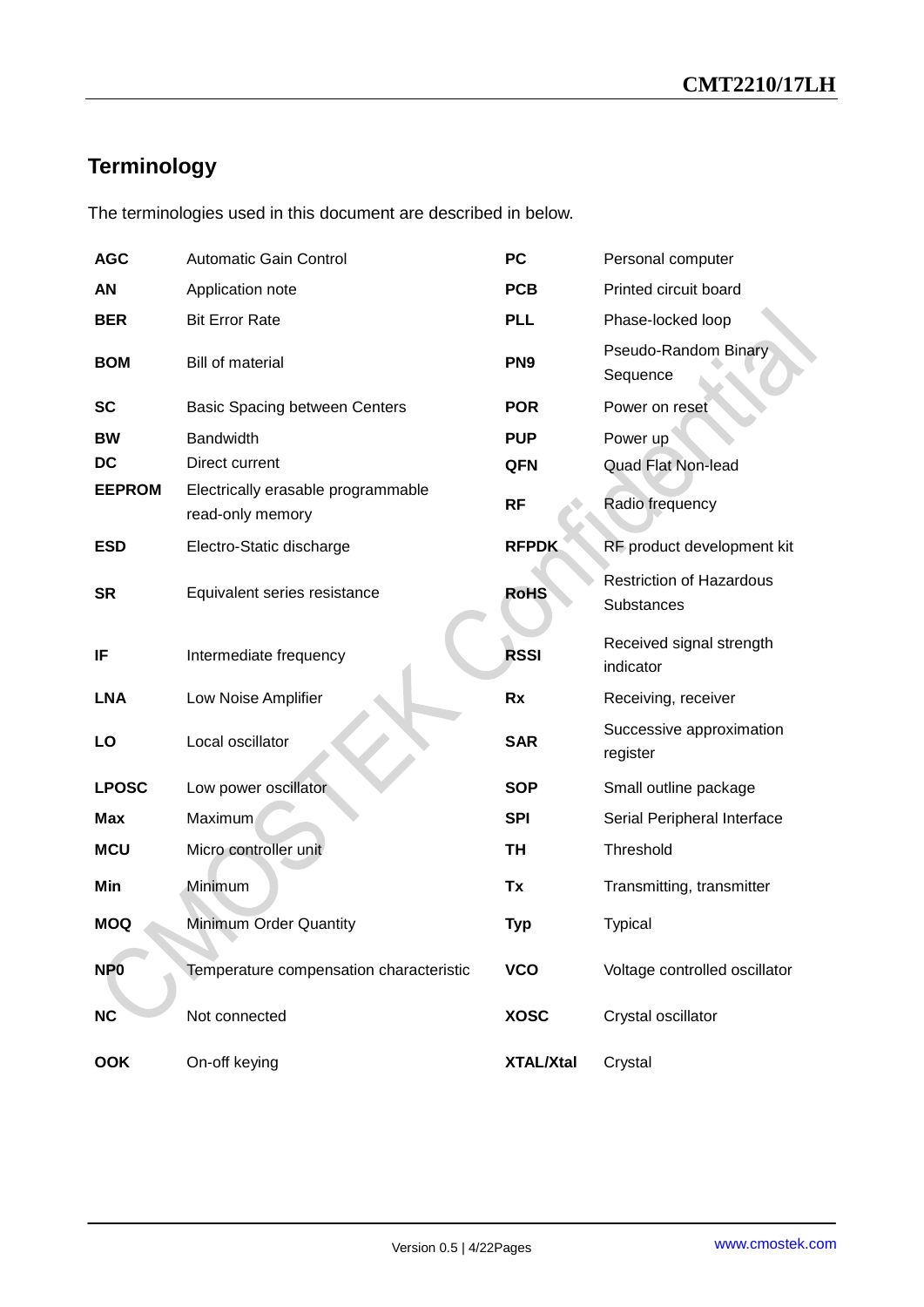## **Table of Contents**

| 1.1 |       |                          |  |
|-----|-------|--------------------------|--|
| 1.2 |       |                          |  |
| 1.3 |       |                          |  |
| 1.4 |       |                          |  |
|     |       |                          |  |
|     |       |                          |  |
|     |       |                          |  |
|     |       |                          |  |
|     |       |                          |  |
|     |       |                          |  |
| 5.1 |       |                          |  |
| 5.2 |       |                          |  |
| 5.3 |       |                          |  |
|     | 5.3.1 |                          |  |
|     | 5.3.2 |                          |  |
|     | 5.3.3 |                          |  |
|     | 5.3.4 |                          |  |
|     | 5.3.5 |                          |  |
|     | 5.3.6 |                          |  |
|     |       |                          |  |
|     |       |                          |  |
|     |       |                          |  |
|     |       |                          |  |
|     |       |                          |  |
|     |       |                          |  |
|     |       |                          |  |
|     |       |                          |  |
|     |       |                          |  |
|     |       | <b>Contract Contract</b> |  |

N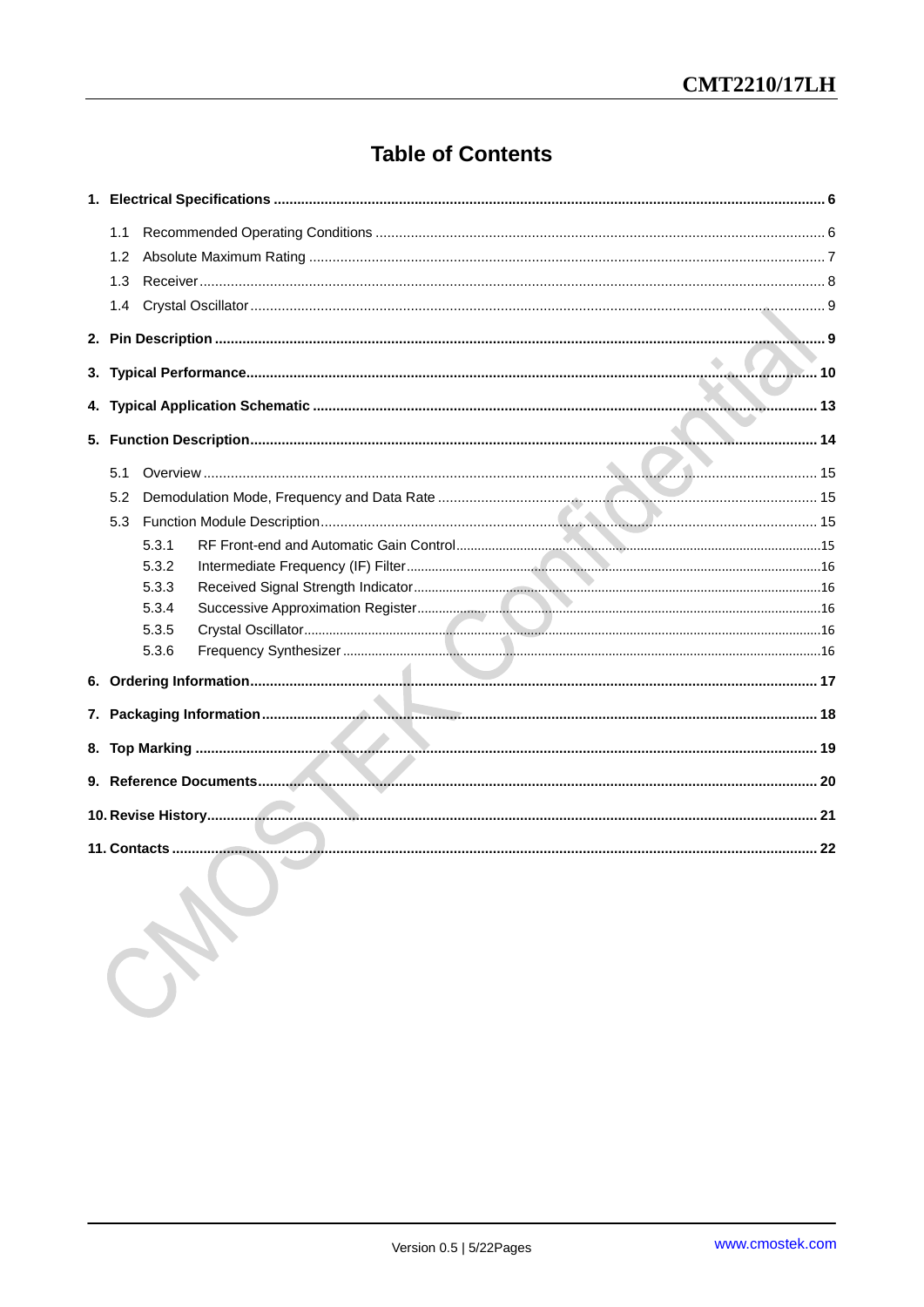## <span id="page-5-0"></span>**1. Electrical Specifications**

 $V_{DD}$ = 3.3 V, T<sub>OP</sub>= 25 °C, F<sub>RF</sub> = 433.92 MHz, sensitivity is measured by receiving a PN9 sequence and matching to 50 Ω impedance, 0.1% BER if nothing else stated. All measurement results are obtained using the evaluation board CMT221xLH-EM if nothing else stated.

#### <span id="page-5-1"></span>**1.1 Recommended Operating Conditions**

| <b>Symbol</b><br><b>Parameter</b> |                            | <b>Condition</b>                                                                                                | Min. | Typ. | Max. | <b>Unit</b> |
|-----------------------------------|----------------------------|-----------------------------------------------------------------------------------------------------------------|------|------|------|-------------|
| Operating<br>supply               |                            | VDD5V and VDDL are open, the<br>temperature range is between<br>$-40$ °C and $+85$ °C.                          | 3.0  |      | 5.5  | $\vee$      |
| $V_{DD}$<br>voltage               |                            | VDD5V and VDDL are shorted,<br>is<br>the<br>temperature<br>range<br>between -40 $\degree$ Cand +85 $\degree$ C. | 2.0  |      | 3.6  | V           |
| Operating<br>temperature          | $\mathsf{T}_{\mathsf{OP}}$ |                                                                                                                 | -40  |      | 85   | °C          |
| voltage<br>Supply<br>slope        |                            |                                                                                                                 | 1    |      |      | mV/us       |

#### **Table2. Recommended Operating Conditions**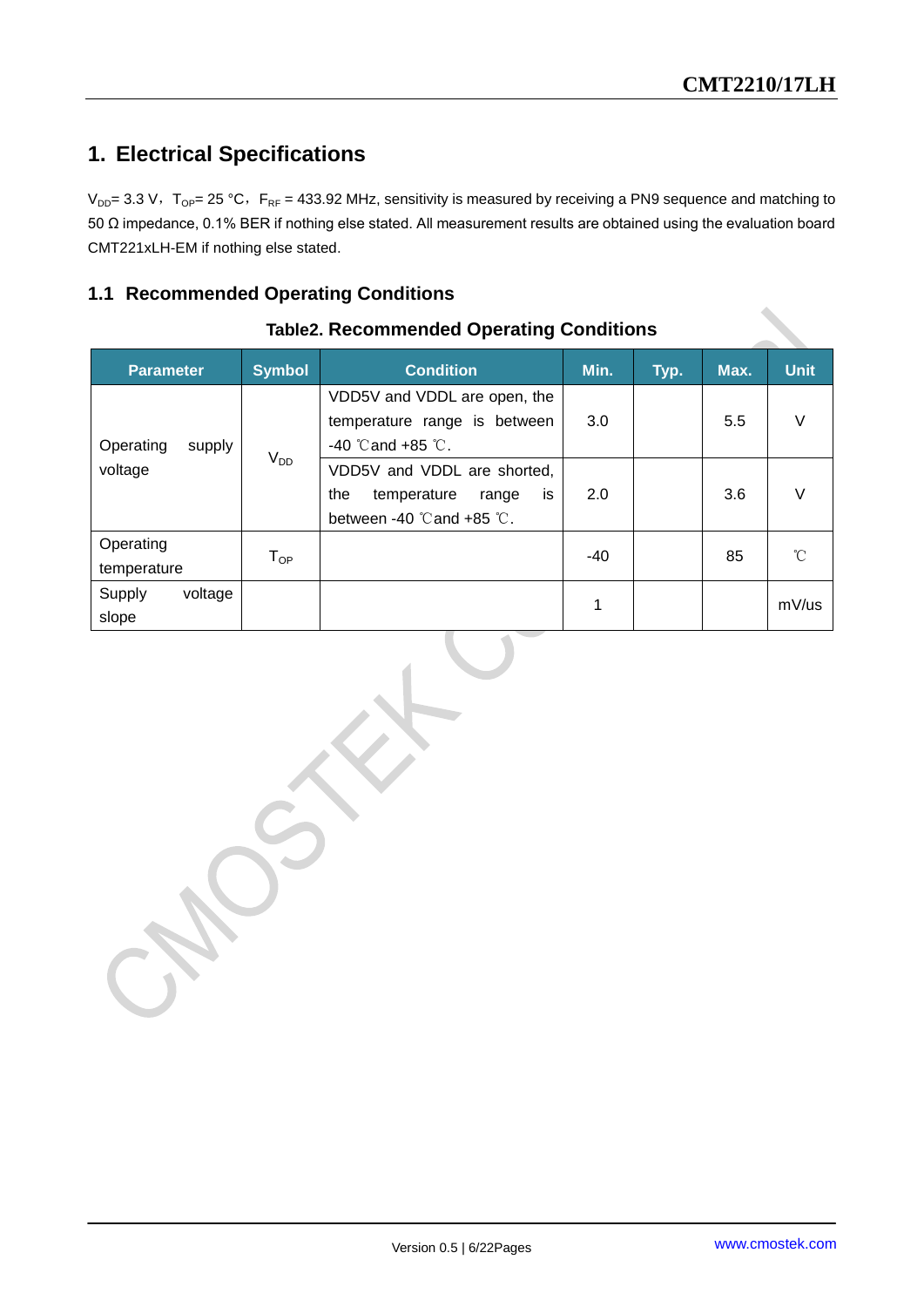## <span id="page-6-0"></span>**1.2 Absolute Maximum Rating**

#### **Table3. Absolute Maximum Rating[1]**

| <b>Parameter</b>         | <b>Symbol</b>          | <b>Condition</b>               | Min.   | Max.           | <b>Unit</b>  |
|--------------------------|------------------------|--------------------------------|--------|----------------|--------------|
|                          |                        | VDD5V and VDDL are not shorted | $-0.3$ | 5.5            | V            |
| Supply voltage           | $V_{DD}$               | VDD5V and VDDL are shorted.    | $-0.3$ | 3.6            | V            |
| Interface<br>voltage     | $V_{IN}$               |                                | $-0.3$ | $V_{DD}$ + 0.3 | V            |
| Junction<br>temperature  | $T_{J}$                |                                | $-40$  | 125            |              |
| Storage<br>temperature   | ${\sf T}_{\text{STG}}$ |                                | -50    | 150            | $^{\circ}$ C |
| Welding<br>temperature   | ${\sf T}_{\sf SDR}$    | Last for at least 30 seconds   |        | 255            | °C           |
| ESD grade <sup>[2]</sup> |                        | Human Body Model (HBM)         | $-2$   | 2              | kV           |
| Latching current         |                        | @ 85 °C                        | $-100$ | 100            | mA           |

Notes:

- [1]. Exceeding the *Absolute Maximum Ratings* may cause permanent damage to the equipment. This value is a pressure rating and does not imply that the function of the equipment is affected under this pressure condition, but if it is exposed to absolute maximum ratings for extended periods of time, it may affect equipment reliability.
- **[2].** CMT2210/17LH is a high performance RF IC. The operation and assembly of this chip should only be performed on a workbench with good ESD protection.

**Warning! It is ESD sensitive device. In the operation of the chip, the user should pay attention to ESD precautions, so as to avoid the chip performance degradation or loss of function.**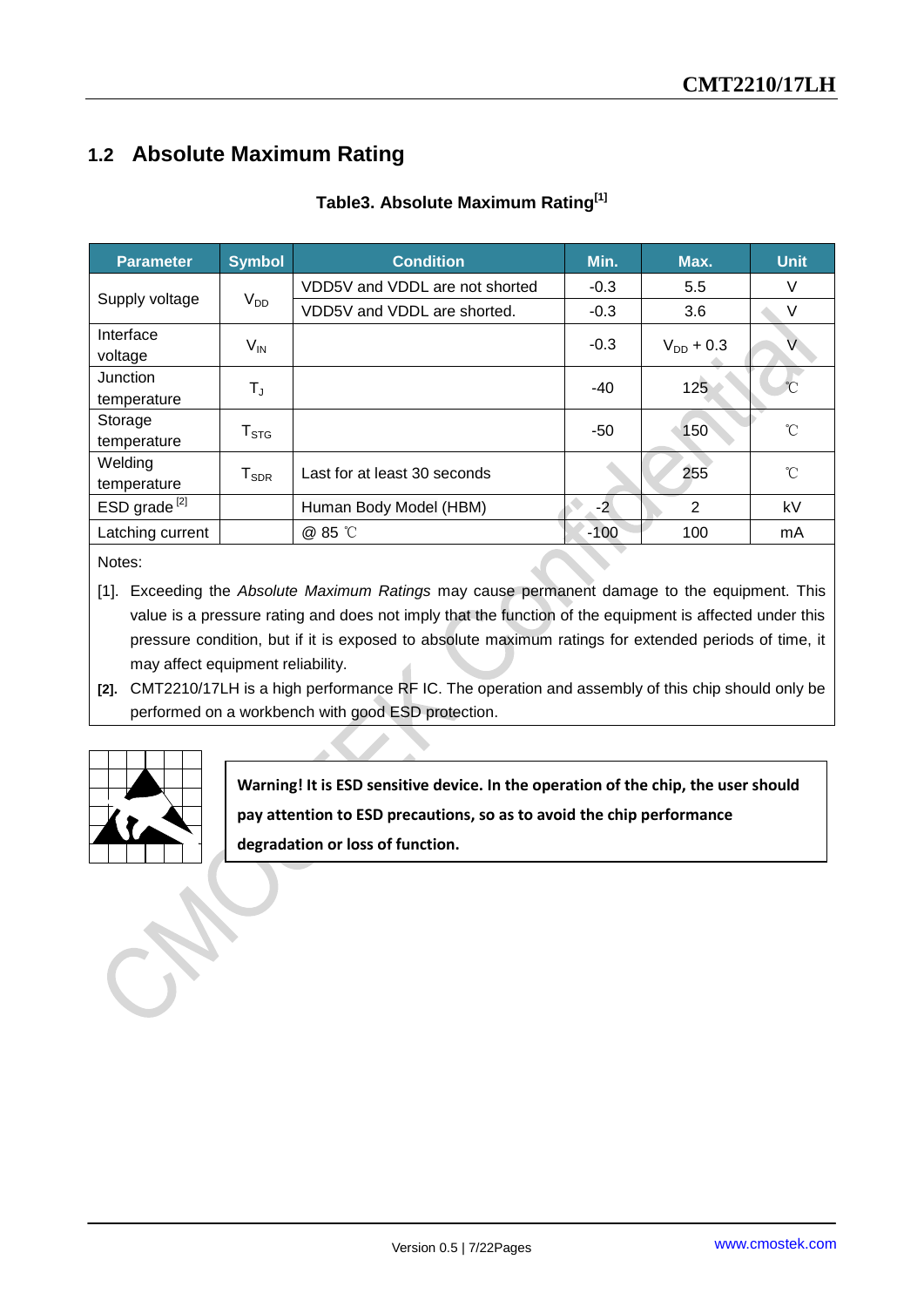#### <span id="page-7-0"></span>**1.3 Receiver**

#### **Table4. Receiver Specification**

| <b>Parameter</b>                          | <b>Symbol</b>         | <b>Condition</b>                                                                                     | Min. | Typ.                         | Max. | <b>Unit</b> |
|-------------------------------------------|-----------------------|------------------------------------------------------------------------------------------------------|------|------------------------------|------|-------------|
|                                           |                       | CMT2210LH, CMT2217LH                                                                                 | 300  |                              | 480  | MHz         |
| Frequency range                           | $F_{RF}$              | <b>CMT2217LH</b>                                                                                     | 600  |                              | 960  | <b>MHz</b>  |
| Data rate                                 | <b>DR</b>             |                                                                                                      | 0.5  |                              | 40   | kbps        |
|                                           | $S_{315}$             | $F_{RF}$ = 315 MHz, DR = 3 kbps,<br>$BER = 0.1%$                                                     |      | $-109$                       |      | dBm         |
| Sensitivity                               | $S_{433.92}$          | $F_{RF}$ = 433.92 MHz, DR = 3<br>kbps, $BER = 0.1\%$                                                 |      | $-109$                       |      | dBm         |
|                                           | $S_{868.35}$          | $F_{RF}$ = 868.35 MHz, DR = 3<br>kbps, $BER = 0.1\%$                                                 |      | $-108$                       |      | dBm         |
|                                           | $S_{915}$             | $F_{RF}$ = 915 MHz, DR = 3 kbps,<br>$BER = 0.1%$                                                     |      | $-108$                       |      | dBm         |
| Input saturation<br>level                 | $P_{LVL}$             |                                                                                                      |      | 10                           |      | dBm         |
|                                           | $I_{DD315}$           | $F_{RF}$ = 315 MHz                                                                                   |      | 4.2                          |      | mA          |
| Operating current                         | <b>IDD433.92</b>      | $F_{RF}$ = 433.92 MHz                                                                                |      | 4.5                          |      | mA          |
|                                           | DD868.35              | $F_{RF}$ = 868.35 MHz                                                                                |      | 5.8                          |      | mA          |
|                                           | $I_{DD915}$           | $F_{RF}$ = 915 MHz                                                                                   |      | 6.2                          |      | mA          |
| Frequency<br>synthesizer<br>settling time | <b>TLOCK</b>          | Start from the stable crystal<br>oscillation.                                                        |      | 150                          |      | us          |
|                                           |                       | ±1 MHz, continuous wave<br>interference                                                              |      | 32                           |      | dB          |
| Block resistance;                         | BI                    | ±2 MHz, continuous wave<br>interference                                                              |      | 42                           |      | dB          |
|                                           |                       | ±10 MHz, continuous wave<br>interference                                                             |      | 61                           |      | dB          |
| Input 3rd order<br>intercept point        | IIP <sub>3</sub>      | Dual tone test with frequency<br>offset of 1 MHz and 2 MHz, at<br>the maximum system gain<br>setting |      | $-23$                        |      | dBm         |
|                                           | $BW_{315}$            | $F_{RF}$ = 315 MHz                                                                                   |      | 240                          |      | kHz         |
| Receiver                                  | BW <sub>433.92</sub>  | $F_{RF}$ = 433.92 MHz                                                                                |      | 330                          |      | kHz         |
| bandwidth <sup>[1]</sup>                  | BW <sub>868.35</sub>  | $F_{RF}$ = 868.35 MHz                                                                                |      | 240                          |      | kHz         |
|                                           | $BW_{915}$            | $F_{RF}$ = 915 MHz                                                                                   |      | 240                          |      | kHz         |
| Receiver startup<br>time                  | T <sub>START-UP</sub> | From power-up to receiving                                                                           |      | 4.5+ $T_{\text{XTAL}}^{[2]}$ |      | ms          |

Notes:

- [1]. The receiver supports 4 bandwidth options, namely 120 / 240 / 330 / 400 kHz. When the chip is operating at 433.92 MHz, the default receiving bandwidth is configured as 330 kHz, and the default receiving bandwidth for the other frequencies is 240 kHz. If necessary, users can select the required receiving bandwidth via RFPDK.
- [2].  $T_{\text{XTAL}}$  is the oscillation time of crystal, which is largely related to the crystal itself.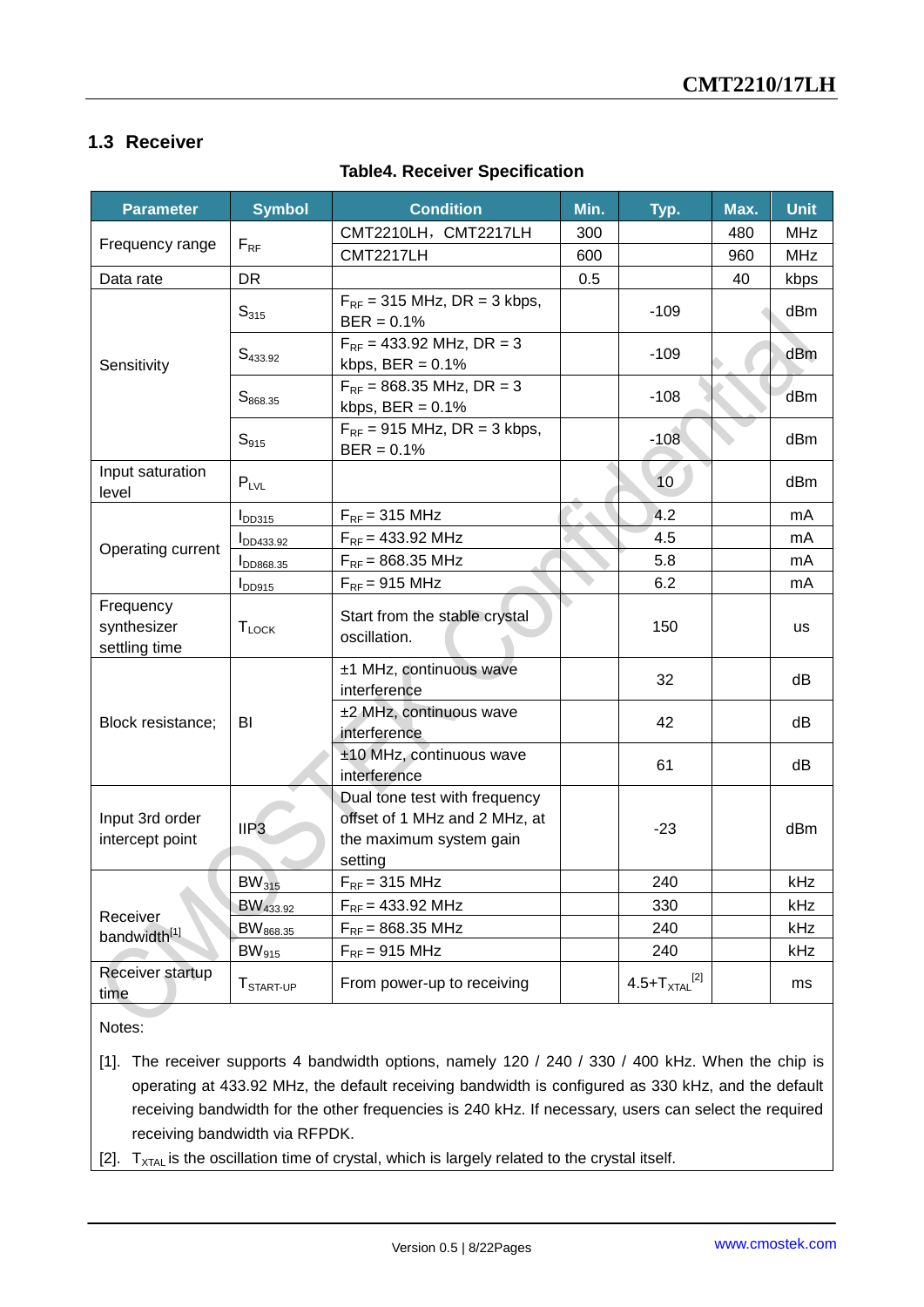#### <span id="page-8-0"></span>**1.4 Crystal Oscillator**

| <b>Parameter</b>                                | <b>Symbol</b>           | <b>Condition</b>        | Min. | Typ.    | Max. | <b>Unit</b> |
|-------------------------------------------------|-------------------------|-------------------------|------|---------|------|-------------|
|                                                 | $F_{XTAL315}$           | $F_{RF}$ = 315 MHz      |      | 26.2774 |      | <b>MHz</b>  |
|                                                 | $F_{\text{XTAL}433.92}$ | $F_{RF}$ = 433.92 MHz   |      | 27.1412 |      | <b>MHz</b>  |
| Crystal frequency [1]                           | $F_{XTAL868.35}$        | $F_{RF}$ = 868.35 MHz   |      | 26.3236 |      | <b>MHz</b>  |
|                                                 | $F_{XTAL915}$           | $F_{RF}$ = 915 MHz      |      | 26.1522 |      | <b>MHz</b>  |
| Crystal<br>frequency<br>accuracy <sup>[2]</sup> |                         |                         |      | ±20     |      | ppm         |
| Load capacitor <sup>[3]</sup>                   |                         | SMD32*25 mm packaging   |      | 15      |      | pF          |
|                                                 | $C_{\text{LOAD}}$       | 49USSMDor 49S packaging |      | 22      |      | pF          |
| equivalent<br>Crystal<br>resistance             | Rm                      |                         |      |         | 60   | Ω           |
| Crystal start-up time [4]                       | ${\sf T}_{\sf X TAL}$   |                         |      | 400     |      | <b>us</b>   |

#### **Table5. Crystal Oscillator Specification**

Notes:

[1]. The CMT2210/17LH can use the external reference clock to drive the XOSC pin through the coupling capacitor. The peak value of the external clock signal is between 0.3 and 0.7 V.

- [2]. The value includes (1) initial error (2) crystal load (3) aging and (4) frequency change with temperature. The acceptable crystal frequency error is limited by the receiver's bandwidth and the RF frequency deviation between the transmitter and the receiver.
- [3]. Due to the difference in parasitic capacitance caused by different crystal packaging, it is recommended to select crystals with different load capacitance values depending on the package used.
- [4]. The parameter is largely related to the crystal.

#### <span id="page-8-1"></span>**2. Pin Description**



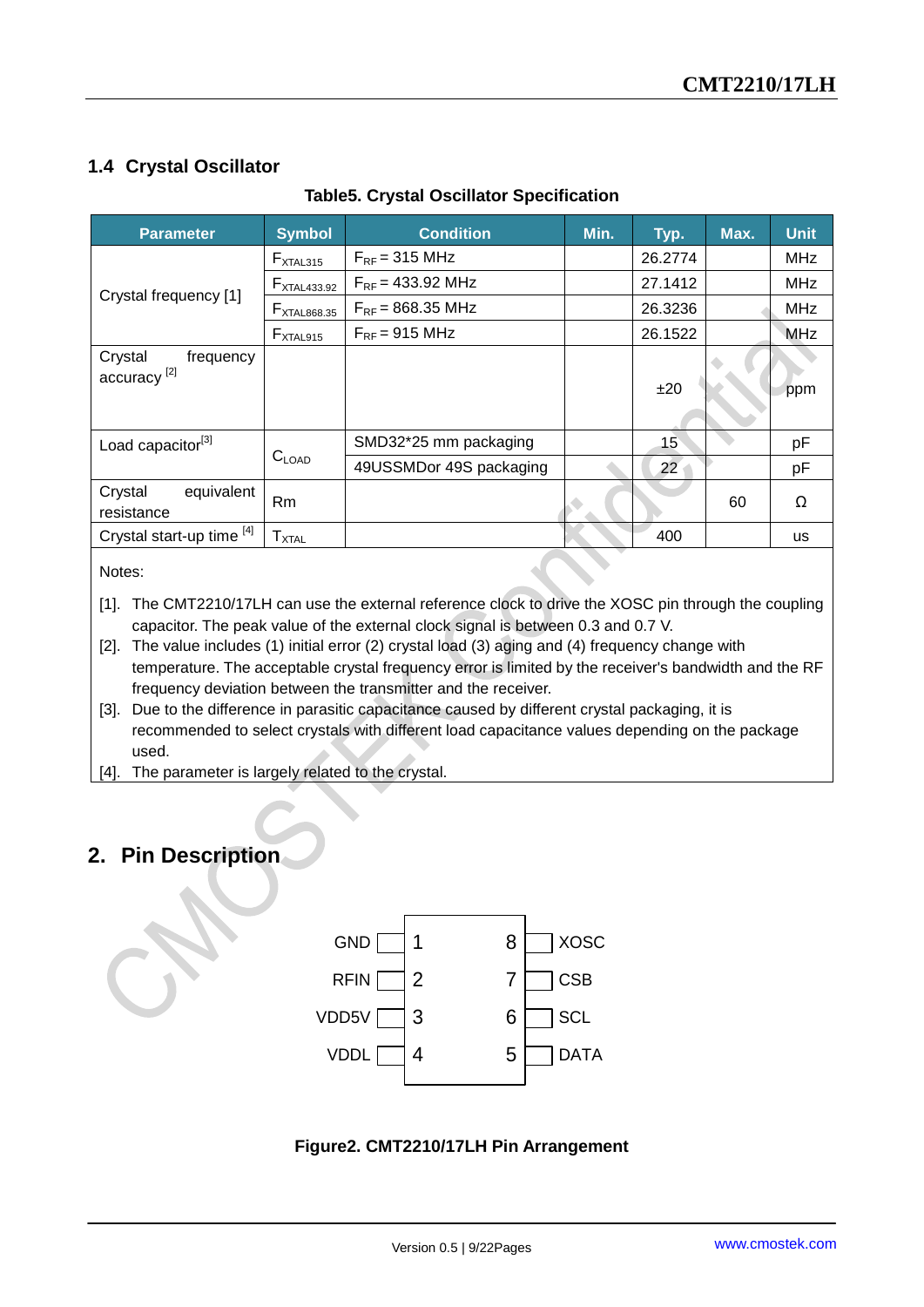| Pin# | <b>Name</b>        | $U$      | <b>Function Description</b>                                                                      |
|------|--------------------|----------|--------------------------------------------------------------------------------------------------|
|      | <b>GND</b>         |          | <b>GND</b>                                                                                       |
| 2    | <b>RFIN</b>        |          | The RF signal is input to the LNA                                                                |
| 3    | VDD <sub>5</sub> V |          | Power input                                                                                      |
| 4    | <b>VDDL</b>        | $\Omega$ | Power output                                                                                     |
| 5    | <b>DATA</b>        | $\Omega$ | The programming DATA pin and received signal output pin. Suggest<br>keep this programming point. |
| 6    | SCL                |          | The programming SCL pin. Suggest keep this programming point.                                    |
|      | <b>CSB</b>         |          | The programming CSB pin. Suggest keep this programming point.                                    |
| 8    | <b>XOSC</b>        |          | Crystal oscillator input, or external reference clock input                                      |

#### **Table6. CMT2210/17LH Pin Description**

## <span id="page-9-0"></span>**3. Typical Performance**

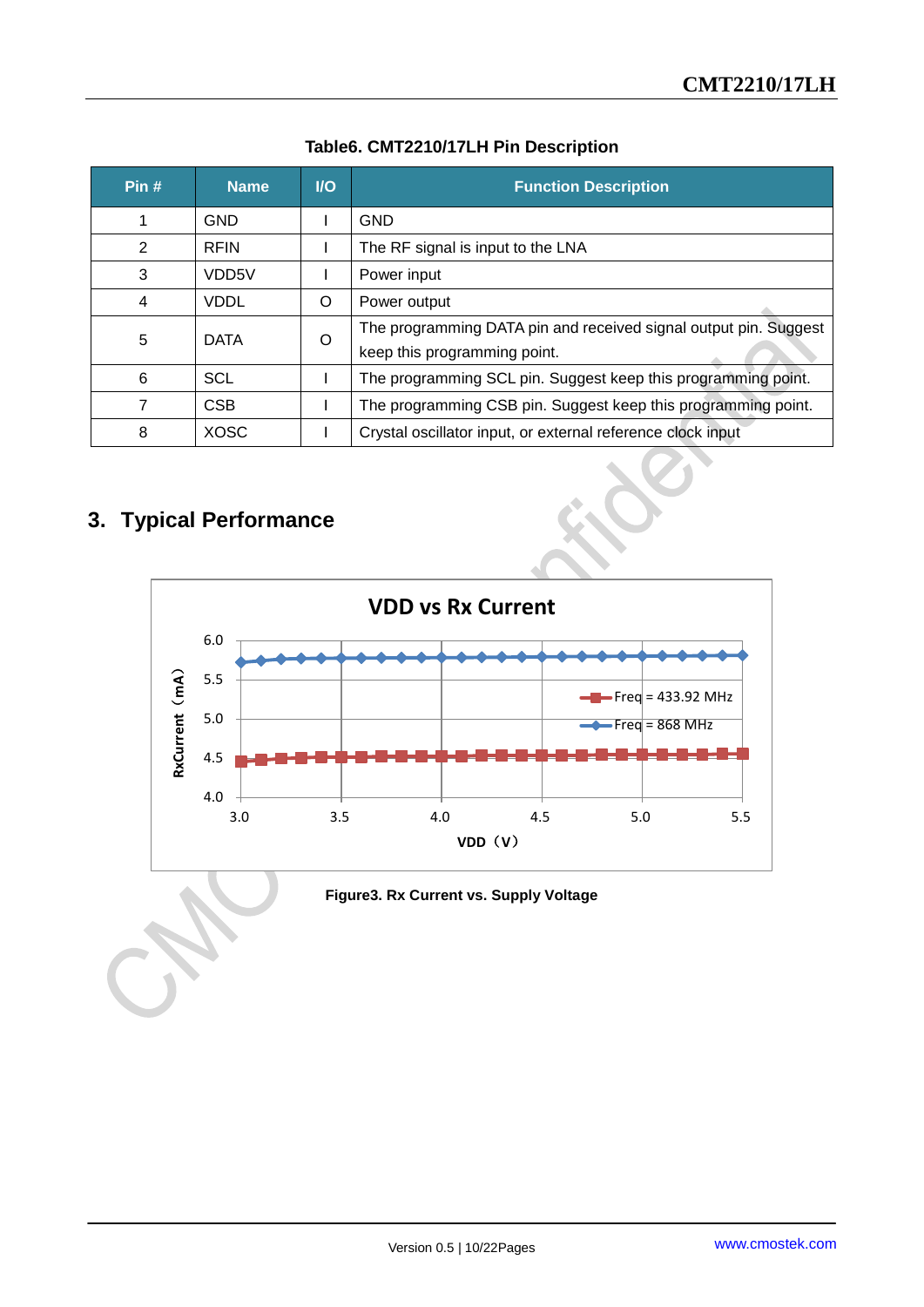

**Figure4. Rx Current vs. Operating Temperature**



#### **Figure5. Sensitivity vs. Supply Voltage**



**Figure6. Sensitivity vs. Operating Temperature**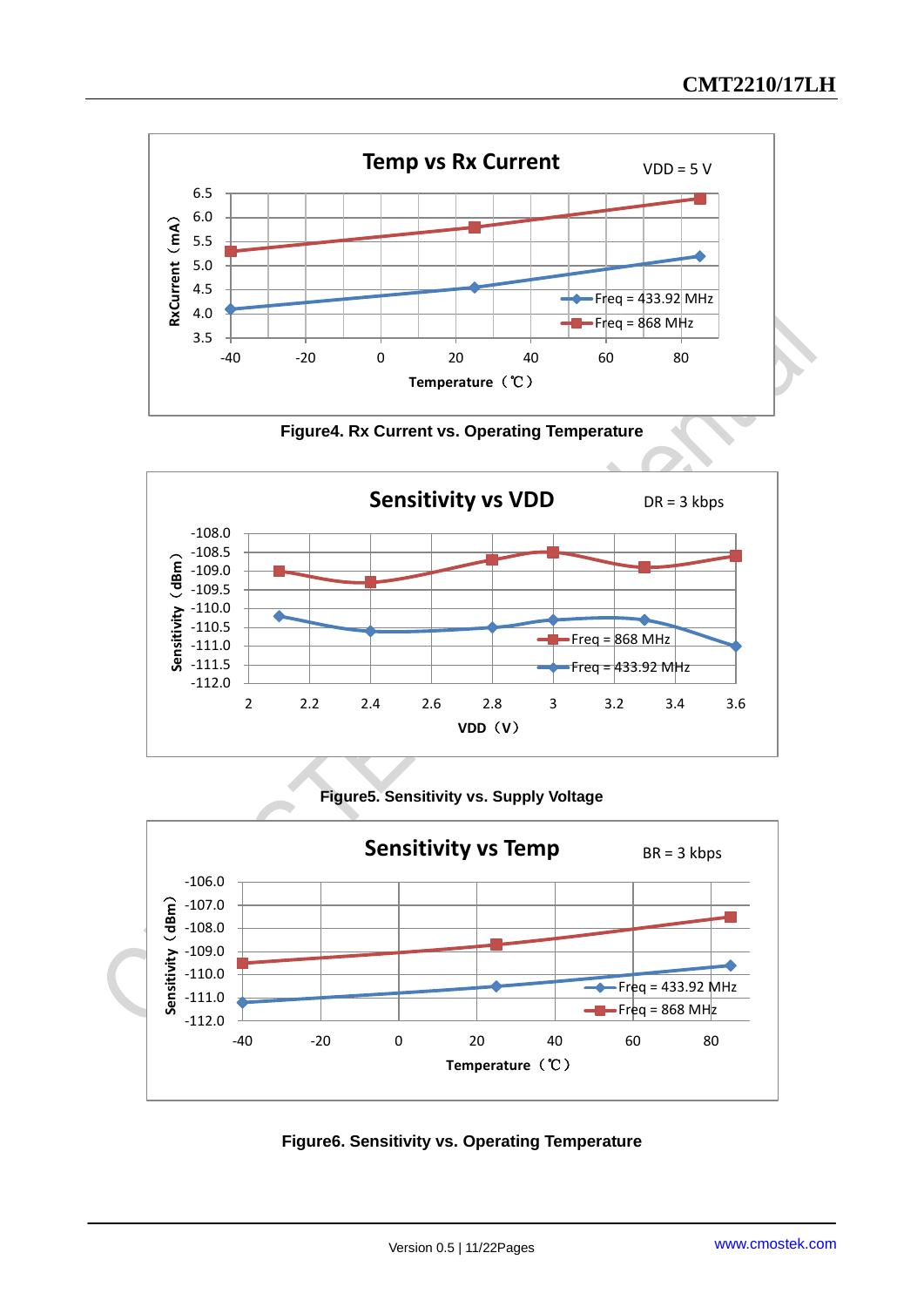





**Figure8. Sensitivity vs. Bit Error Rate**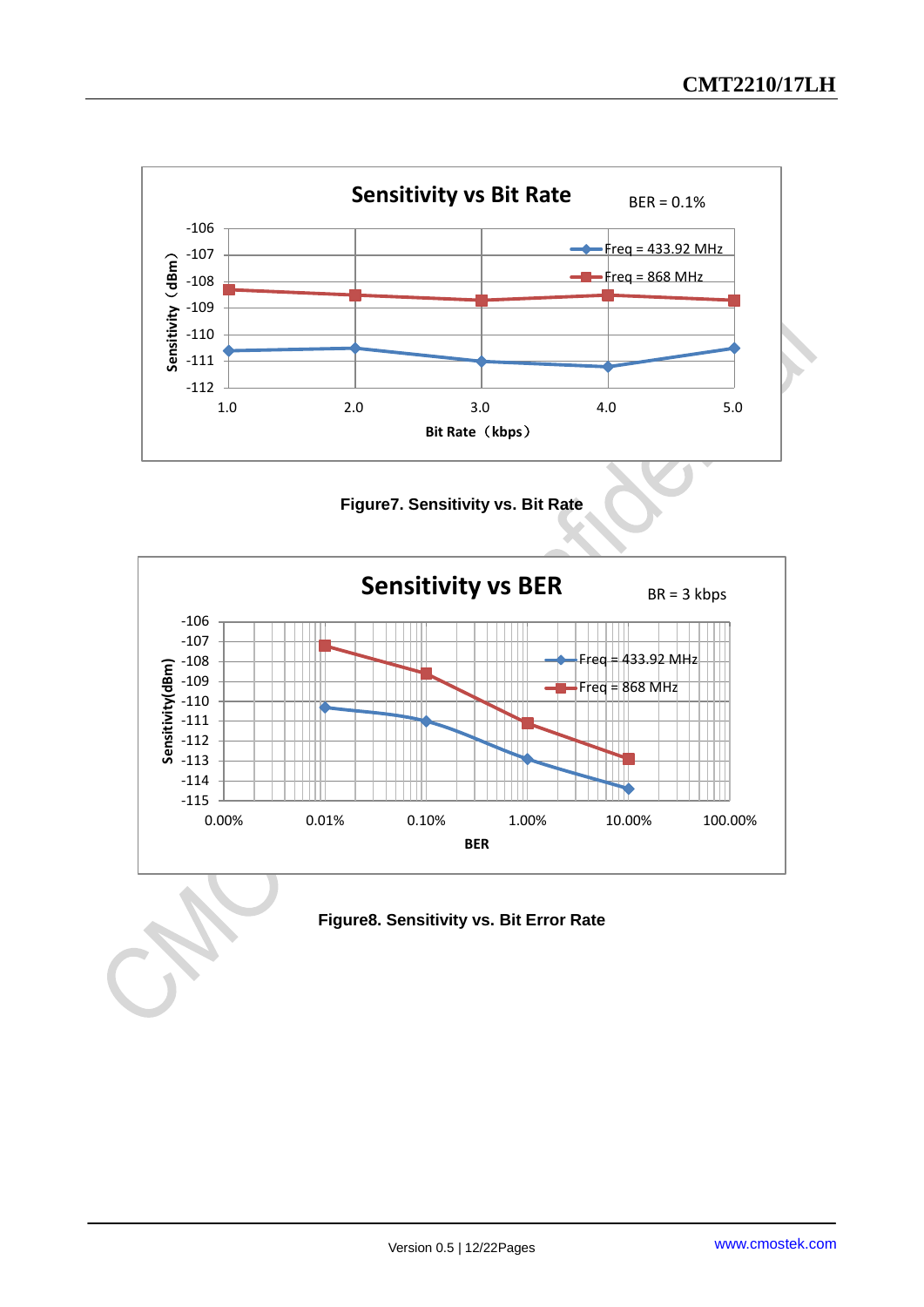## <span id="page-12-0"></span>**4. Typical Application Schematic**



#### **Figure9. Typical Application Schematic Diagram**

#### Notes:

[1]. The PCB layout rules are as below

- Try to design the large and continuous ground.
- **Place L1, L2, C0 and C1 as close as possible to the chip, to reduce the distribution parameters of** LNA and its loop and prevent a long loop, which may introduce noise signals.
- Place crystal X1 as close as possible to the chip, so as to shorten the track between the crystal and the chip.
- Place grounding vias along the edge of the plate as many as possible to reduce the radiation of the RF signal and the interference from outside. The spacing of the vias should be much smaller than 1/10 wavelength (operating frequency).
- Place C2, C3, and C4 near to chip to achieve better filtering results.
- The metal case of the crystal should be grounded.
- [2]. Please refer to *AN158 CMT221xLH schematic and the PCB layout guidelines* for more details on the PCB design.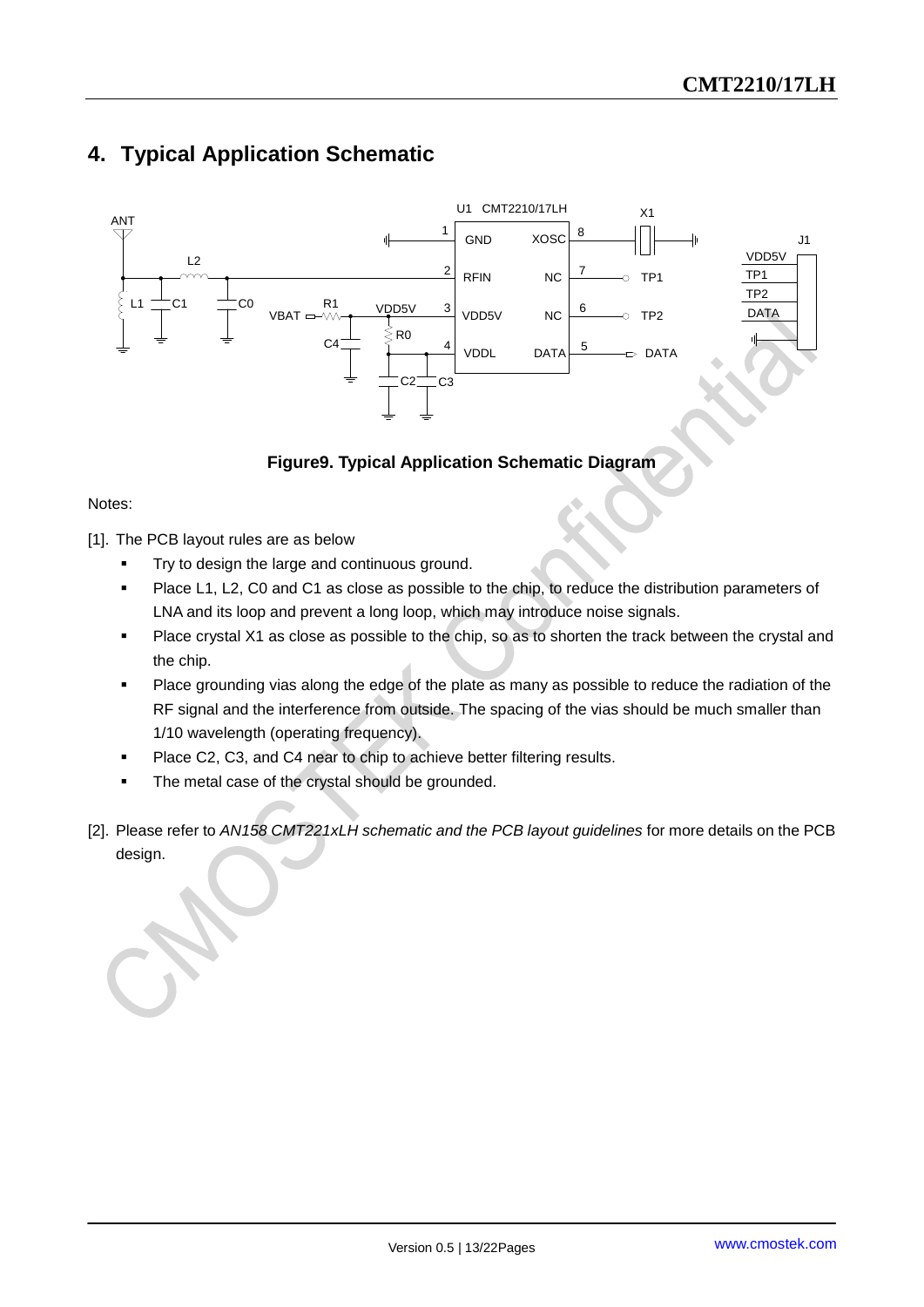|                |                                 | Value(Match to the $\lambda$ /4 antenna) |           |                   |         |             |                 |
|----------------|---------------------------------|------------------------------------------|-----------|-------------------|---------|-------------|-----------------|
| <b>Symbol</b>  | <b>Description</b>              | 315MHz                                   | 433.92MHz | 868.35MHz         | 915MHz  | <b>Unit</b> | <b>Supplier</b> |
| X1             | ±20 ppm, SMD32*25 mm, crystal   | 26.2774                                  | 27.1412   | 26.3236           | 26.1522 | <b>MHz</b>  | <b>EPSON</b>    |
| L1             | ±10%, 0603 stacked inductor     | 62                                       | 36        | 8.2               | 8.2     | nH          | Sunlord         |
| L2             | ±10%, 0603 stacked inductor     | 68                                       | 36        | $12 \overline{ }$ | 10      | nH          | Sunlord         |
| CO             | $\pm 0.25$ pF, 0402 NP0, 50 V   | 3                                        | 3         |                   |         | рF          |                 |
| C <sub>1</sub> | $\pm 0.25$ pF, 0402 NP0, 50 V   | 12 <sup>2</sup>                          | 10        | 7.5               | 7.5     | рF          |                 |
| C <sub>2</sub> | ±20%, 0603 X7R, 25 V            | 0.1                                      |           |                   | uF      |             |                 |
| C <sub>3</sub> | ±20%, 0603 NP0, 50 V            | 470                                      |           |                   | pF      |             |                 |
| C <sub>4</sub> | ±20%, 0603 X7R, 25 V            |                                          |           | 0.1               |         | uF          |                 |
| R <sub>0</sub> | Not solder R0 for $3.0 - 5.0$ V |                                          |           |                   |         | Ω           |                 |
|                | operating environment.          |                                          | 0/NC      |                   |         |             |                 |
| R <sub>1</sub> | Series protection resistor      | 4.7                                      |           |                   | Ω       |             |                 |
|                | CMT2210/17LH, 2.0 - 5.5 V power |                                          |           |                   |         |             |                 |
| U1             | supply, 315/433.92/868/915 MHz  |                                          |           |                   |         |             | <b>CMOSTEK</b>  |
|                | OOK receiver.                   |                                          |           |                   |         |             |                 |

**Table7. Typical Application BOM Matching 315 / 433.92 MHz** 

## <span id="page-13-0"></span>**5. Function Description**



**Figure10. Function Module Diagram**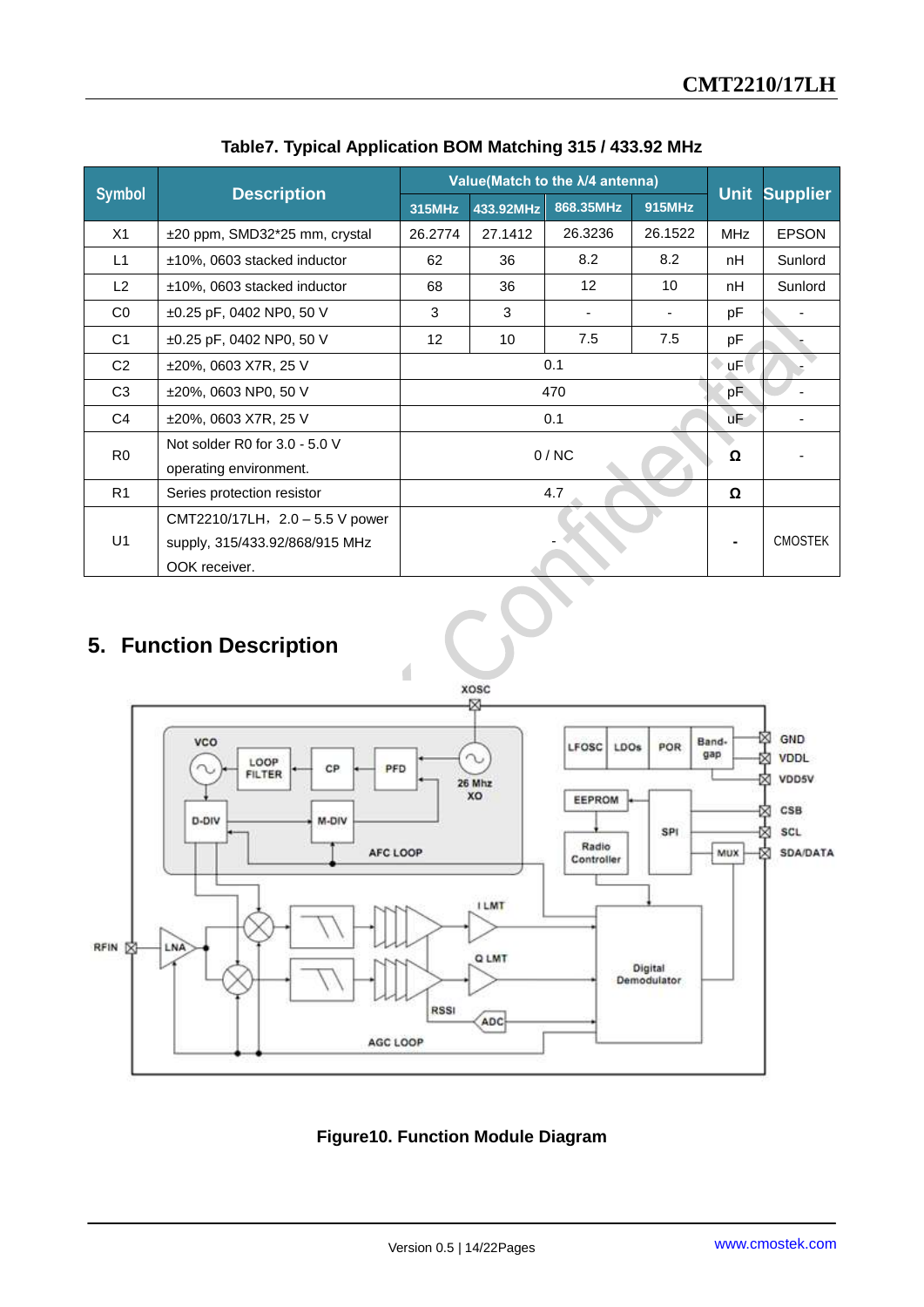#### <span id="page-14-0"></span>**5.1 Overview**

The CMT2210/17LH is a digital-analog hybrid receiver. The product adopts the 26 MHz crystal to provide the reference frequency and digital clock for PLL, supports OOK demodulation output with a data rate of 0.5 - 40 kbps, and supports the periodic reset with the period time configurable, which can avoid chip crash caused by various external reasons. The CMT2210/17LH supports 2 operating voltages applicable for both 5V and 3V application systems.

The chip uses LNA+MIXER+IFFILTER+LIMITTER+PLL's low intermediate frequency structure to achieve the wireless reception function below Sub-1G frequency. The analog front-end is responsible for mixing RF signals into intermediate frequency, and converting the real time RSSI into the 8-bit digital signal through SAR-ADC, and sending them to the interior to perform the OOK demodulation and correlation processing. At the same time, the internal circuit will mix the intermediate frequency signal down to the zero frequency (baseband) and perform a series of filtering and judging process, while AGC dynamically controls the analog front-end. Finally, the original signal is demodulated and output through the DATA pin.

The parameters of the chip are stored in an internal EEPROM, and users can modify or adjust the operating parameters of the chip by the RFPDK.

#### <span id="page-14-1"></span>**5.2 Demodulation Mode, Frequency and Data Rate**

CMT2210/17LH supports the OOK demodulation of 1.0 - 5.0 kbps data rate. The CMT2217LH supports 2 free ISM bands, 300 - 480 MHz and 600 - 960 MHz. The CMT2210LH supports the band of 300 - 480 MHz only. The demodulation mode, frequency and data rate of the CMT2210/17LH is listed in the below table.

| <b>Parameter</b>  | <b>Value</b> | <b>Unit</b> |
|-------------------|--------------|-------------|
| Demodulation mode | <b>OOK</b>   |             |
| <b>CMT2210LH</b>  | $300 - 480$  | MHz         |
| frequency range   |              |             |
| <b>CMT2217LH</b>  | $300 - 480$  | MHz         |
| frequency range   | $600 - 960$  |             |
| Data rate         | $0.5 - 40$   | kbps        |

**Table 9. Demodulation Mode, Frequency and Data Rate**

#### <span id="page-14-2"></span>**5.3 Function Module Description**

#### <span id="page-14-3"></span>**5.3.1 RF Front-end and Automatic Gain Control**

CMT2210/17LH is an OOK modulated receiver with a low intermediate frequency architecture. The receiver's RF front-end consists of a low-noise amplifier (LNA), an I / Q mixer (Mixer), an intermediate frequency filter (IF Filter), and a wideband power detector (WB Power Detector). The RF front-end amplifies and converts the RF input signals from the antenna to the intermediate frequency for further processing.

Through the broadband power detector and RF attenuation network of RF front-end, the automatic gain control (AGC) loop can adjust the RF front-end gain. The chip can also achieve optimal system linearity, selectivity and sensitivity even under the condition of strong interference outside the band.

By using a low-cost matching circuit, the LNA input can be matched to 50  $\Omega$  or other types of antennas.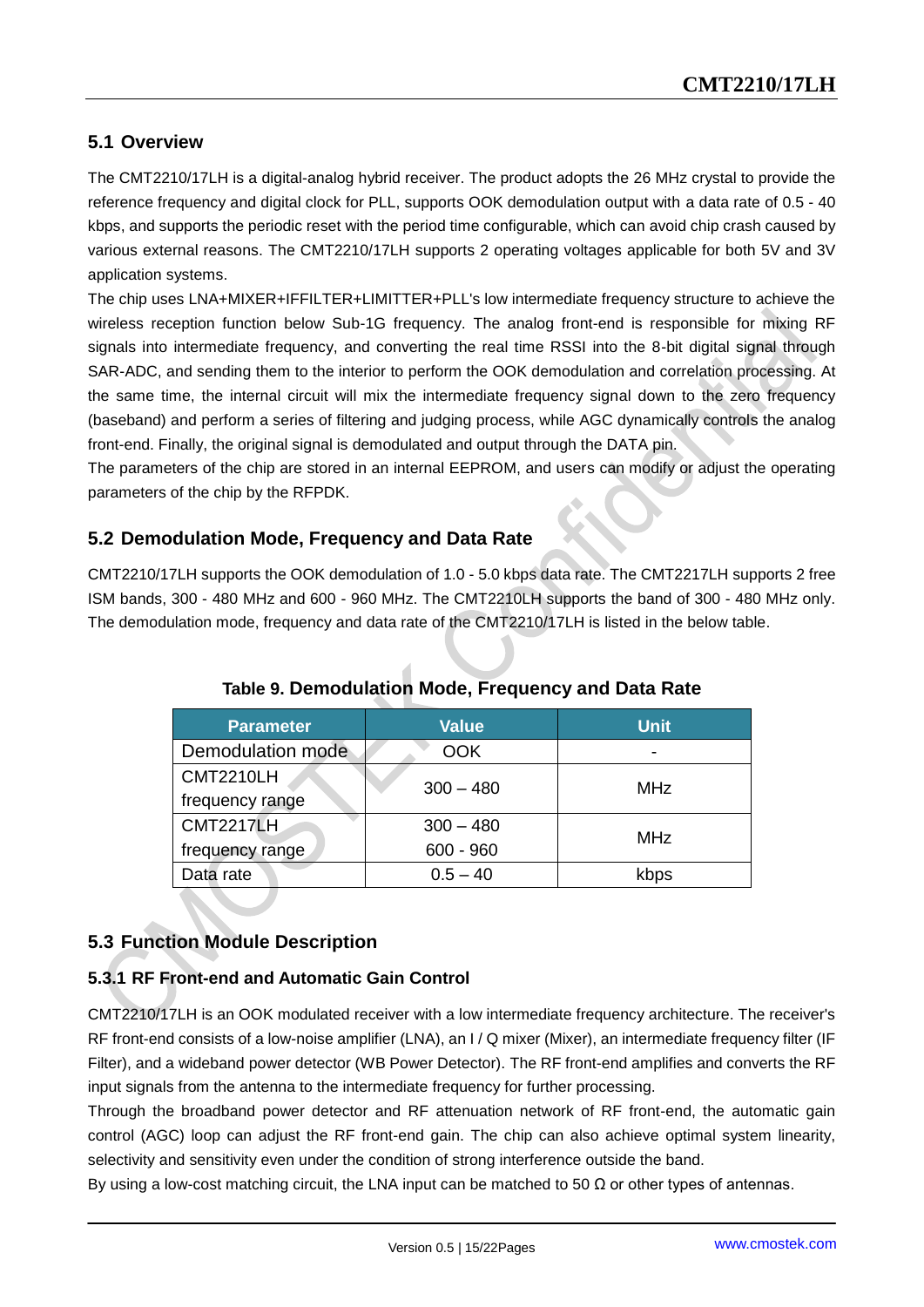#### <span id="page-15-0"></span>**5.3.2 Intermediate Frequency (IF) Filter**

The signal from the RF front-end is filtered by an integrated 3rd order band pass image rejection filter. When the device operates at 433.92 MHz, the intermediate frequency bandwidth is 330 kHz. The center frequency and bandwidth will be adjusted automatically according to the selected crystal frequency.

#### <span id="page-15-1"></span>**5.3.3 Received Signal Strength Indicator**

The output signal of the IF filter is amplified by the cascade I/Q logarithmic amplifier, and then sent to the demodulator for demodulation. I/Q dual logarithmic amplifiers include the received signal strength indicator (RSSI). The indicator generates the DC level in proportion to the input signal level within the I/Q path. The sum of levels of these two paths is used as an indication of the received signal strength, with a dynamic range of more than 66 dB.

#### <span id="page-15-2"></span>**5.3.4 Successive Approximation Register**

The 8-bit SAR-ADC in CMT2210/17LH transforms the RSSI output into the digital signal for OOK demodulation.

#### <span id="page-15-3"></span>**5.3.5 Crystal Oscillator**

The CMT2210/17LH uses a single-ended crystal oscillator circuit with the required load capacitance integrated within the chip. Recommend using crystals with an accuracy of + 20 ppm, an equivalent resistance (ESR) < 60 and a load capacitance (CLOAD) of 15pF.

If there is a suitable clock source in the application system, which can be used as the reference clock of CMT2210/17LH, users can drive the XOSC pin of the chip through the DC blocking capacitor. This will help save one crystal to further reduce the system cost. Recommend the clock source with a peak to peak value between 0.3 V to 0.7V (at the XOSC pin).

#### <span id="page-15-4"></span>**5.3.6 Frequency Synthesizer**

The frequency synthesizer is used to generate the local oscillator (LO) frequency required for the I/Q mixer. Through the reference clock provided by a crystal or external clock source, the frequency synthesizer can generate the required operating frequencies. The internal high performance VCO operates at twice of the LO frequency. The chip can operate stably upon power-up with no need for external inductors.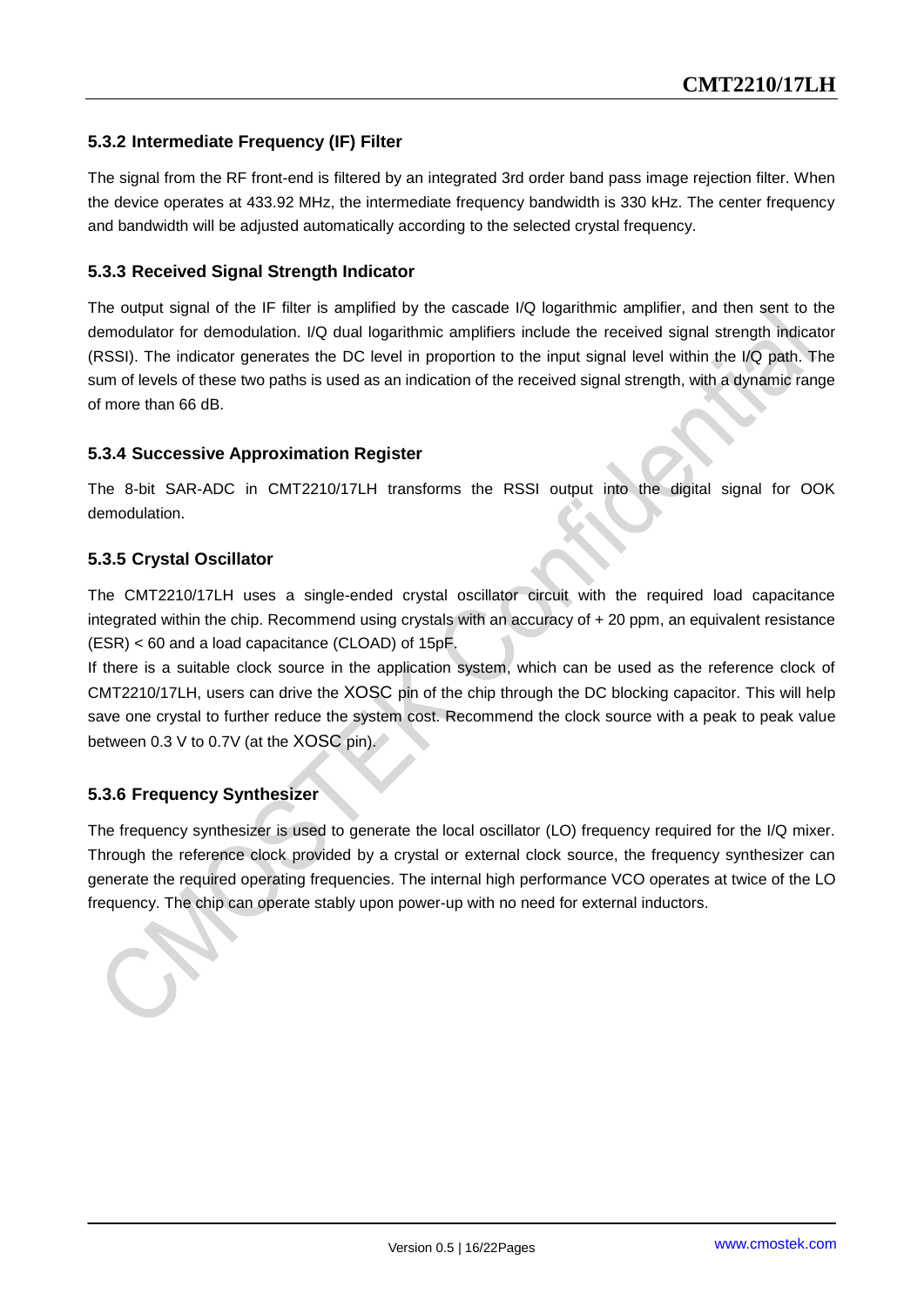## <span id="page-16-0"></span>**6. Ordering Information**

| <b>Model</b>                 | <b>Description</b>                                        | <b>Packaging</b> | <b>Packaging</b><br><b>Option</b> | <b>Operating</b><br><b>Condition</b>                    | <b>Minimum</b><br><b>Order</b><br><b>Quantity</b> |
|------------------------------|-----------------------------------------------------------|------------------|-----------------------------------|---------------------------------------------------------|---------------------------------------------------|
| CMT2210LH-ESR <sup>[1]</sup> | 2.0 - 5.5 V Power supply,<br>300 - 480 MHz OOK receiver   | SOP <sub>8</sub> | Tape &<br>tray                    | $2 - 3.6$ V<br>$3 - 5.5$ V<br>$-40 - 85^{\circ}$ C      | 2,500                                             |
| CMT2210LH-ESB <sup>[1]</sup> | 2.0 - 5.5 V Power supply,<br>300 - 480 MHz OOK receiver   | SOP <sub>8</sub> | Tube                              | $2 - 3.6 V$<br>$3 - 5.5$ V<br>$-40 - 85^{\circ}$ C      | 1,000                                             |
| CMT2217LH-ESR <sup>[1]</sup> | $2.0 - 5.5$ V Power supply,<br>300 - 960 MHz OOK receiver | SOP <sub>8</sub> | Tape &<br>tray                    | $2 - 3.6 V$<br>$3 - 5.5$ V<br>$-40 - 85$ <sup>°</sup> C | 2,500                                             |
| CMT2217LH-ESB <sup>[1]</sup> | $2.0 - 5.5$ V Power supply,<br>300 - 960 MHz OOK receiver | SOP <sub>8</sub> | Tube                              | $2 - 3.6$ V<br>$3 - 5.5$ V<br>$-40 - 85^{\circ}$ C      | 1,000                                             |
| Notes:                       |                                                           |                  |                                   |                                                         |                                                   |

#### **Table10. CMT2210/17LH Ordering Information**

[1]. "E" represents the extended industrial grade. The temperature range is from -40 to +85.

"S" represents the SOP8 packaging.

"R" represents the tape reel packing. MOQ is 2500pcs; "B" represents the tube packing.MOQ is 1000pcs.

Please visit [www.cmostek.com](http://www.cmostek.com/) for more product/product line information.

Please contact [sales@cmostek.como](mailto:sales@cmostek.com)r your local sales representative for sales or pricing requirements.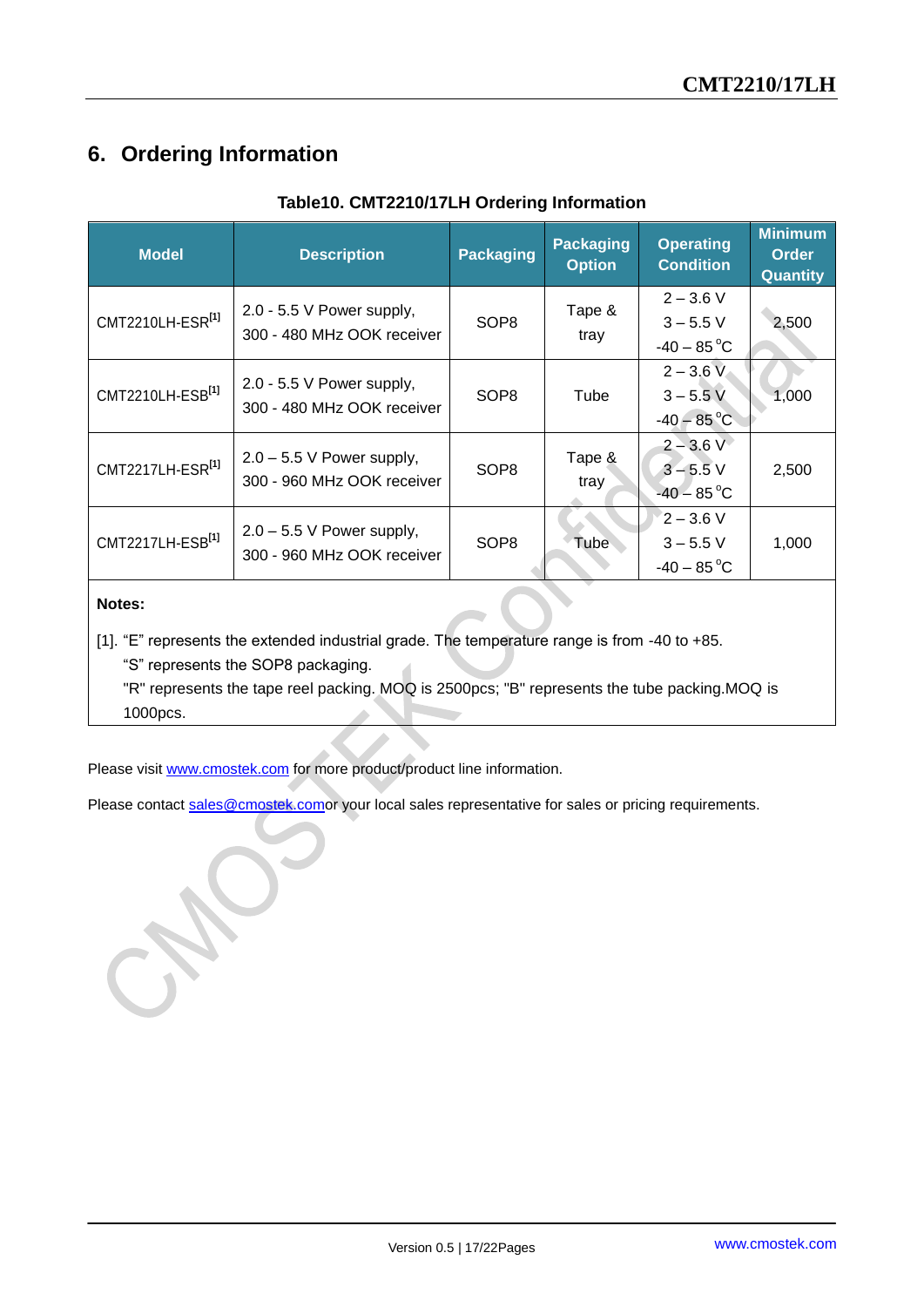## <span id="page-17-0"></span>**7. Packaging Information**

The packaging information of the CMT2210/17LH is shown in the below figure.



#### **Figure11. SOP8 Packaging**

#### **Table11. SOP8 Packaging Scale**

| <b>Symbol</b>  | Scale (mm) |          |             |  |
|----------------|------------|----------|-------------|--|
|                | Min.       | Typ.     | Max.        |  |
| A              |            |          | 1.75        |  |
| A <sub>1</sub> | 0.10       |          | 0.225       |  |
| A2             | 1.30       | 1.40     | 1.50        |  |
| A <sub>3</sub> | 0.60       | 0.65     | 0.70        |  |
| b              | 0.39       |          | 0.48        |  |
| C              | 0.21       |          | 0.26        |  |
| D              | 4.70       | 4.90     | 5.10        |  |
| $\overline{E}$ | 5.80       | 6.00     | 6.20        |  |
| E <sub>1</sub> | 3.70       | 3.90     | 4.10        |  |
| e              |            | 1.27 BSC |             |  |
| h              | 0.25       |          | 0.50        |  |
|                | 0.50       |          | 0.80        |  |
| L1             |            | 1.05 BSC |             |  |
| θ              | 0          |          | $8^{\circ}$ |  |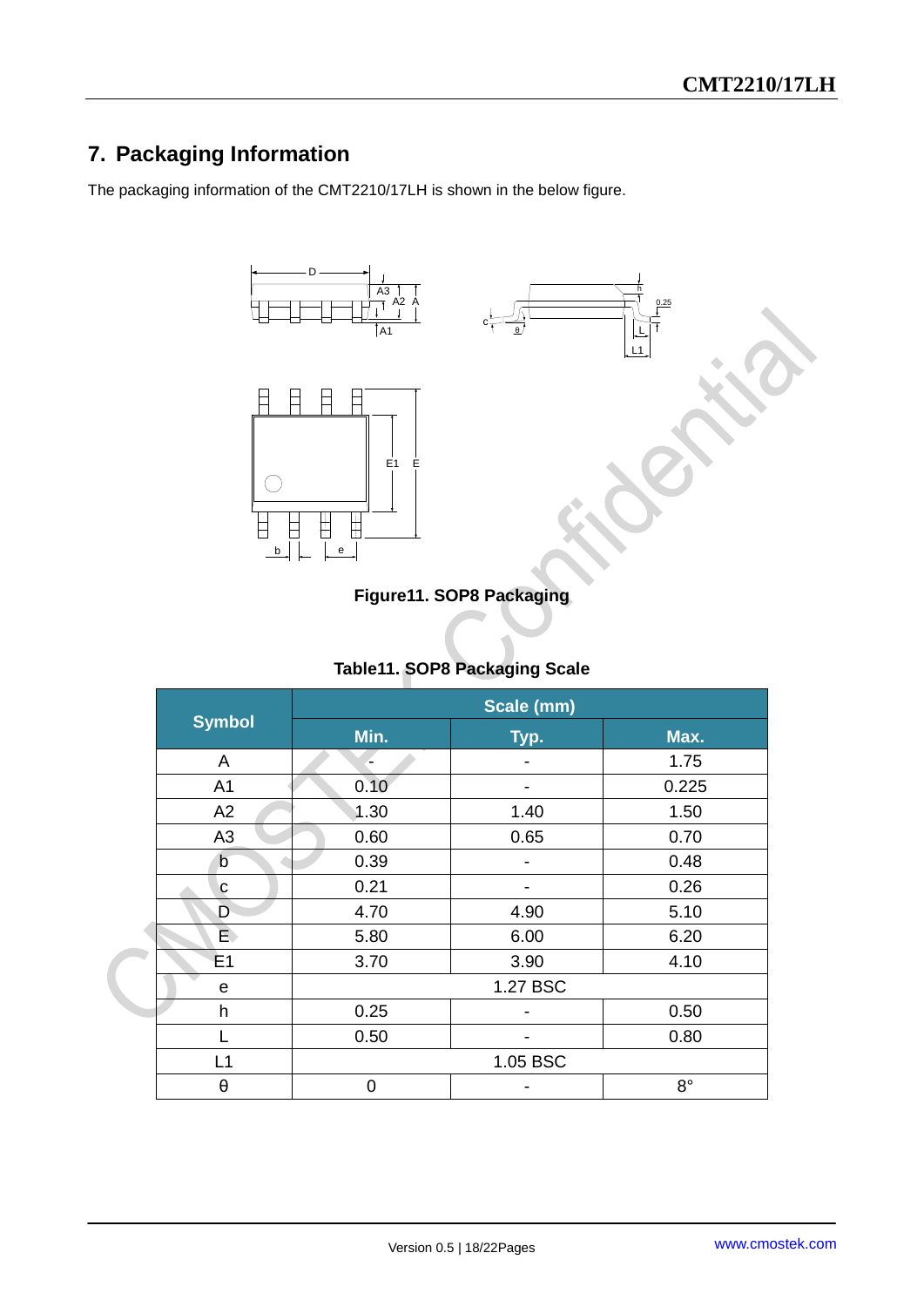## <span id="page-18-0"></span>**8. Top Marking**



**Figure12. CMT2210LH and CMT2217LH Top Marking**

| <b>Marking</b><br>method | Laser                                                                                                                                                                                               |  |
|--------------------------|-----------------------------------------------------------------------------------------------------------------------------------------------------------------------------------------------------|--|
| Pin 1 mark               | Circle diameter = $0.5$ mm                                                                                                                                                                          |  |
| Font height              | 0.6 mm, right aligned.                                                                                                                                                                              |  |
| <b>Font width</b>        | $0.3 \text{ mm}$                                                                                                                                                                                    |  |
| Line 1                   | CMT2210LH represents the model CMT2210LH                                                                                                                                                            |  |
| marking                  | CMT2217LH represents the model CMT2217LH                                                                                                                                                            |  |
| Line 2<br>marking        | YYWW is the date code set by the packaging factory. YY represents the<br>last 2 digits of the year. WW represents the manufacturing week.<br>$(12)3(4)5(6)$ represents the internal tracking coding |  |

#### **Table12. CMT2210/17LH Top Marking Description**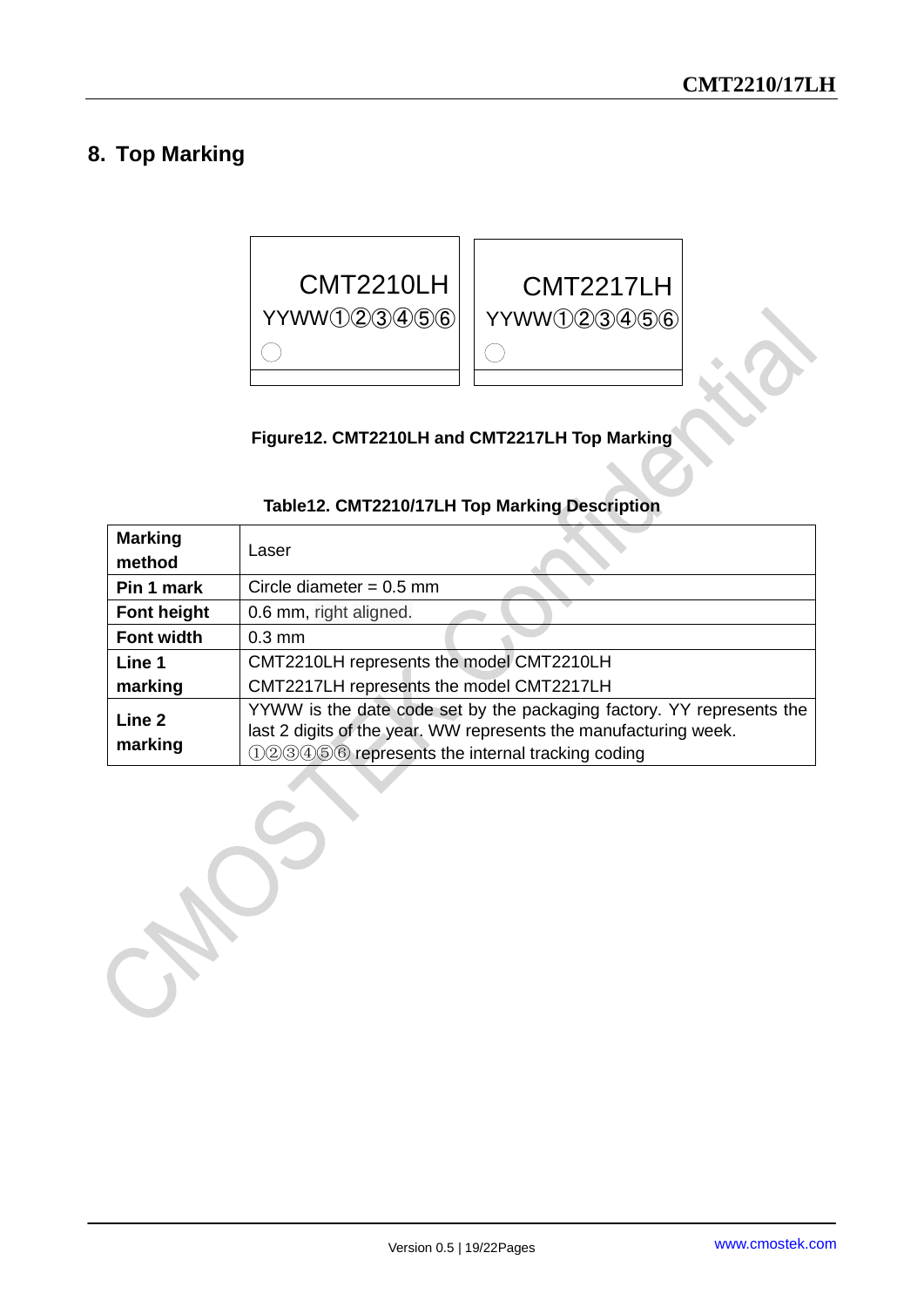## <span id="page-19-0"></span>**9. Reference Documents**

| Doc No.      | <b>Name</b>                                     | <b>Description</b>                                     |  |
|--------------|-------------------------------------------------|--------------------------------------------------------|--|
| <b>AN157</b> | <b>CMT221xLH Configuration</b>                  | Introduce the configuring CMT2210LH and CMT2217LH      |  |
|              | Guideline                                       | details by RFPDK                                       |  |
| AN158        | CMT221xLH schematic and<br>PCB layout guideline | Introduce CMT2210LH and CMT2217LH schematic and        |  |
|              |                                                 | PCB layout design rules, RF matching network and other |  |
|              |                                                 | layout considerations.                                 |  |

#### **Table13. CMT2210/17LH Related Documents**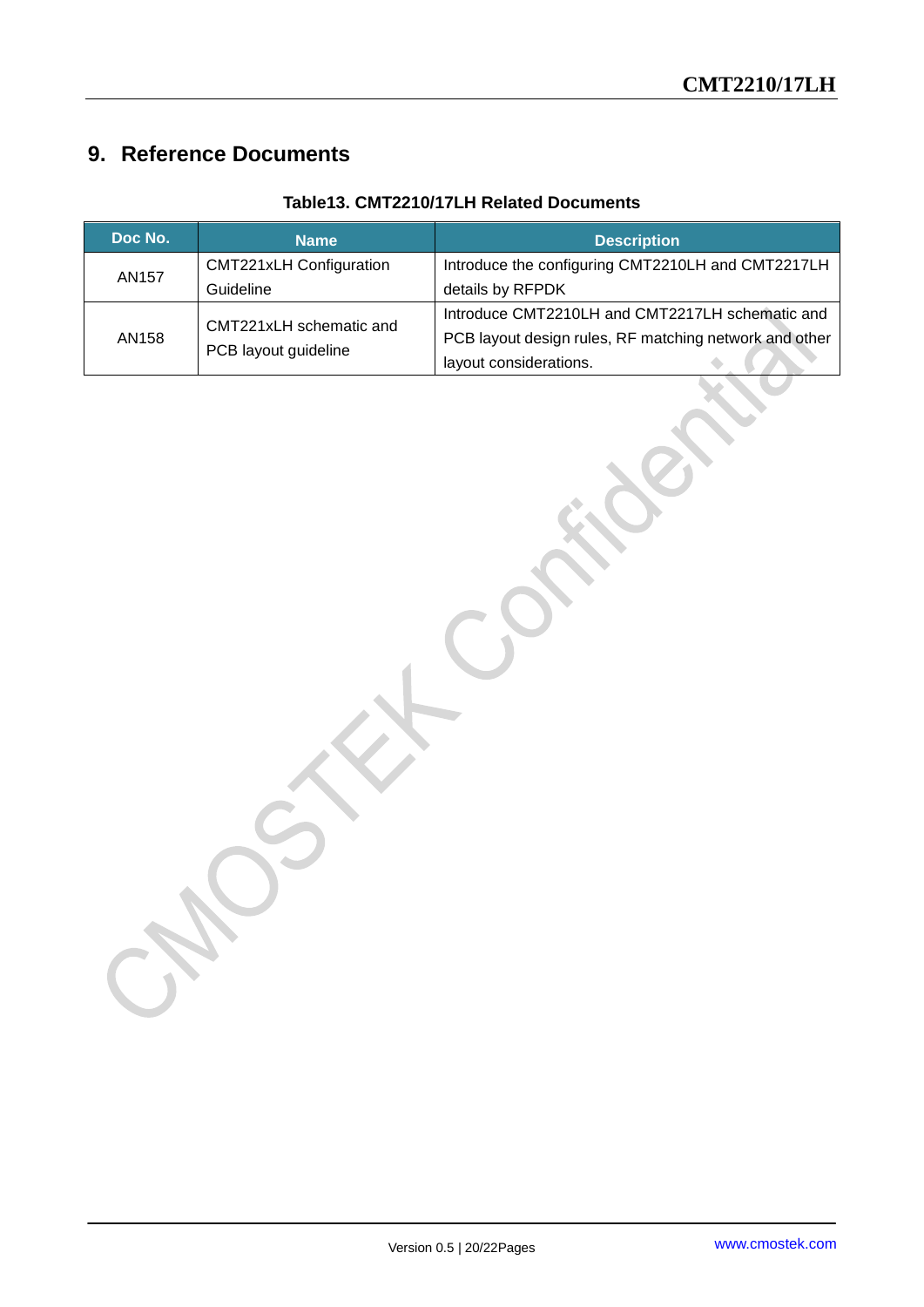## <span id="page-20-0"></span>**10.Revise History**

| <b>Version</b> | <b>Chapter</b> | <b>Modification descriptions</b>                      | <b>Date</b> |
|----------------|----------------|-------------------------------------------------------|-------------|
| 0.1            | All            | Initial release version                               | 2017-08-10  |
| 0.2            | All            | Fix spelling and grammar mistakes                     | 2017-09-21  |
| 0.3            |                | Page 2, Table 1, update supply voltage to 3.0 - 5.5 V | 2018-02-07  |
| 0.5            | All            | Add chip model CMT2217LH and related information      | 2018-08-22  |

## **Table14. Revise History Records**